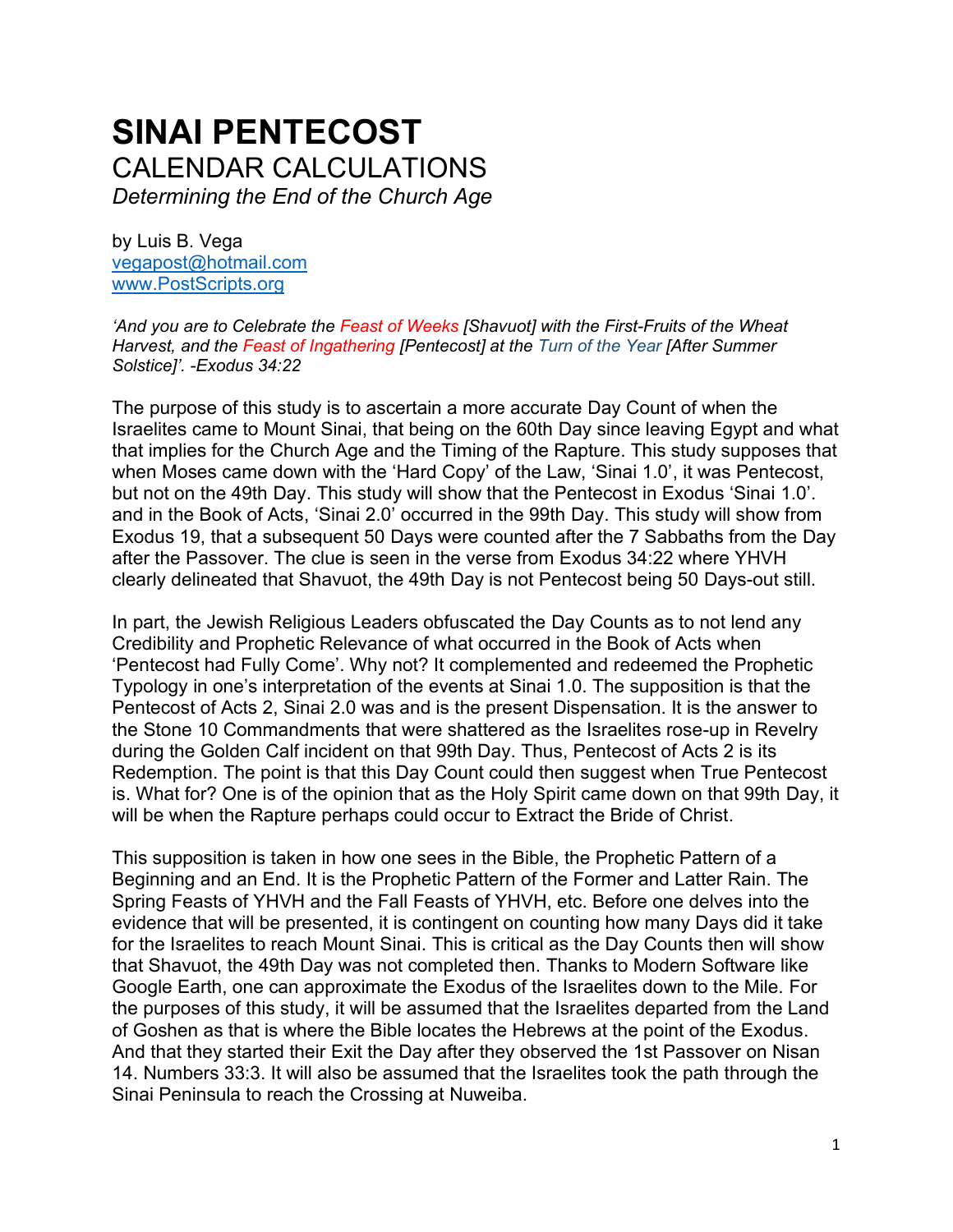## **Out of Egypt**

It is believed that when Joseph found favor with the Pharaoh, Joseph was given the 'Best' portion of the Land of Egypt. It was and is believed to be in Goshen and centered around the City of Ramses or Tel el-Dab'a, where Joseph lived. This area is also known as Avaris. Genesis 47:11. Goshen is located in the region in northeast Egypt along the Eastern Nile Delta. The Land of Goshen is where the Hebrews lived for 430 Years in Egypt as foretold to Abraham by YHVH. Tel el-Dab'a is where Jacob, Joseph and his Brothers lived and were buried. Excavations by Manfred Bietak discovered a series of Tombs and the famous 'Joseph Statue' that had been smashed into pieces. Egyptologist, Dr. Rohl reconstructed it, having Red Hair, Pale and with a Multicolor Coat.

It is historical that the area of Goshen was occupied by the Semitic, Shepherd Hyksos or 'Hebrews'. So, the 1st Question is what Route did the Israelites take to arrive at the Foot of Mount Sinai in Arabia? Using Google Earth, one has mapped-out the Journey, on Foot, of the Exodus. Based on the projected path, it happens to take the Israelites exactly 360 Nautical Miles to reach the Foot of Mount Sinai. That being established, it equates to how then it took 60 Days from the Day after the Passover that the Bible states to when Israel arrived on the 15th Day of the 3<sup>rd</sup> Month, Sivan. Then it took 20 Days, once crossing the Red Sea to get to Mount Sinai. Such a vast 'Army' of People as YHVH called them, had to stop at least ~3 Times a Day for Provisions, etc.

#### *From Giza to Mount Sinai*

*= 360 Nautical Miles (360 Day/Year) = 1 Revolution of a 'Time'. Divided by 60 Days = Only could travel about 6 Miles/Day.*

By comparison, a single, fit average-aged Man can travel ~25-29 Miles/Day, but only because of Strength, Tempo and less need to stop for Necessities. According to Research, a Mail Carrier walks an average of about 7.5 Miles every Day. So, based on these Variables, the average Daily Mileage was about 6 Miles per Day. Once crossedover into Arabia, the Ground Level Distance to Mount Sinai was ~72 Miles. It was also then based on a phi ratio proportion to note from Goshen to Sinai. This is the same Principle at work when considering the Ground Distance from the Isle of Patmos to the Last Church or Revelation, Laodicea.

## *See Study: #344 Circumference of Christ* [\(https://www.postscripts.org/ps-news-344.html\)](https://www.postscripts.org/ps-news-344.html)

Consider that Moses is leading a Company or 'Army' as YHVH saw them of about 3 Million Souls all together based on the Numbering of Able-Bodied Men of War. This also has to account for the Provisions, Tents/Housing Materials, Flocks of Animals, etc. But this is assuming there were no Inoperancies to weigh-down the Pace and Challenging Terrain to struggle through. What this Model of Nautical Miles also suggests is that one can then more actually determine when Pharoah came to encounter the Israelites in an attempt to prevent their Escape or Exodus from his Worldly Domain. Based on this Average Speed of ~3 Million People, Pharaoh confronted the Israelites on the 40th Day at the Nuweiba Crossing. The Number 40 speakers of Testing and Judgment. This Deliverance from Pharaoh would have been on Iyar 24. So, as to the Day Counts?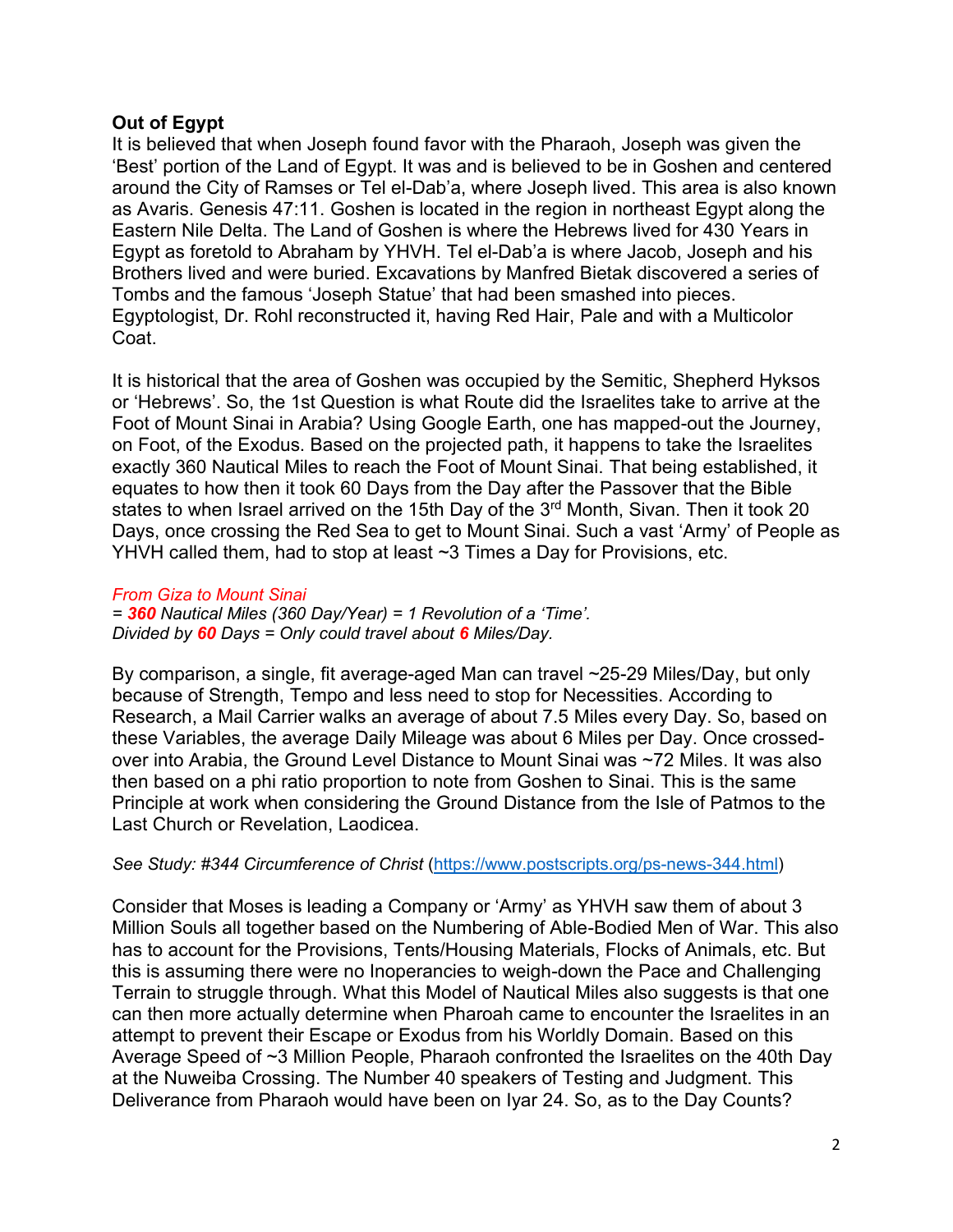#### **Their Red Sea Moment**

The following are the Day Count Calculations based on the 360 Nautical Miles Exodus. There are known Corresponding Variables that are given in the Bible that help determine the Day Counts. The Bible states what Month and Day Israel went out of Egypt, Nissan 15 and when Israel came to Mount Sinai, Sivan 15. It is then 1 Month, 30 Days, or 1440 Hours, etc. The following Calendar Calculations are pegged to the 1st New Moon after the Spring Equinox and synchronized with the Western Calendar for the purposes of this study. The year 2022 will be used for a parallel comparison as the 49 Day Count and the subsequent 50 Day Count produce a very unique Month and Date that will be revealed further down in the study.

#### *Nisan 1st Month*

| April 14:<br>April 15: | 1st Passover in Egypt (In Land of Goshen).<br>Left for Mount Sinai, the Day After Passover. | Nisan 14<br>Nisan 15 |    |
|------------------------|---------------------------------------------------------------------------------------------|----------------------|----|
| <b>Iyar 2nd Month</b>  |                                                                                             |                      |    |
| <b>April 24:</b>       | 40th Day Red Sea Moment - Pharaoh, Crossing                                                 | Ivar                 | 24 |
| <b>Sivan 3rd Month</b> |                                                                                             |                      |    |
| May 31:                | 46 <sup>th</sup> Day came into the Desert of Zin                                            | Sivan 01             |    |
| June 2:                | 49th Day Travel (1 Month 20 Days). (Shavuot)                                                | Sivan 03             |    |
|                        | 7 Sabbath from Feast of Unleavened Bread.                                                   |                      |    |
| <b>June 14:</b>        | 61st Day Israel arrives at Mount Sinai                                                      | Sivan 15             |    |

Once at the Foot of Mount Sinai, YHVH instructed Moses to have Israel be Consecrated for 2 Days. Then on the 3rd Day, in the Morning, the Camp of Israel assembled before YHVH. (Exodus 19:16). It was at this time that YHVH made His 'Introduction' and Descended with Fire and Noise of Trumpets, Rushing Wind, Mountain Trembling, etc. YHVH pronounced the 10 Commandments in their Hearing. The People could not stand the 'Holy Terror', so the Israel asked for Moses to be their Mediator. Most Bible Readers do not realize that when YHVH came down onto the Mountain, YHVH actually proclaimed the 10 Commandments verbally and Audibly to the whole Congregation of Israel there at the Foot of the Mountain. There was no 'Hard Copy' of the Tablets at that time and this was not 'Shavuot' nor Pentecost for that matter.

| June 14-15:     | <b>Israel Camped and Consecrated</b> | Sivan 15-16 |
|-----------------|--------------------------------------|-------------|
| <b>June 16:</b> | 3 <sup>rd</sup> Day YHVH comes down  | Sivan 17    |
| 63 Days Total   |                                      |             |

This was on the 3<sup>rd</sup> Day that Israel was ordered to be Consecrated. However, thereafter, Moses had to wait 7 more Days before Moses was called and went up the Mountain. Thus, the 3 Days from the  $66<sup>th</sup>$  Day + the 7 Day Waiting Period = 10 Days. Then as Moses ascended into the Cloud to converse with YHVH, as if 'Face to Face', the Bible states that it was 40 Days and 40 Nights. This is then the cumulative Day Count of 50 Days. It is on the 50<sup>th</sup> Day, that of Pentecost that Moses then comes down with the 1<sup>st</sup> Original Copy of the 10 Commandments. But Moses finds Israel 'Rising-Up to Play' instead. And the incident with the Golden Calf occurred. Thus, this is the real Pentecost and it is 50 Days after the count of the 7 Sabbaths since Passover.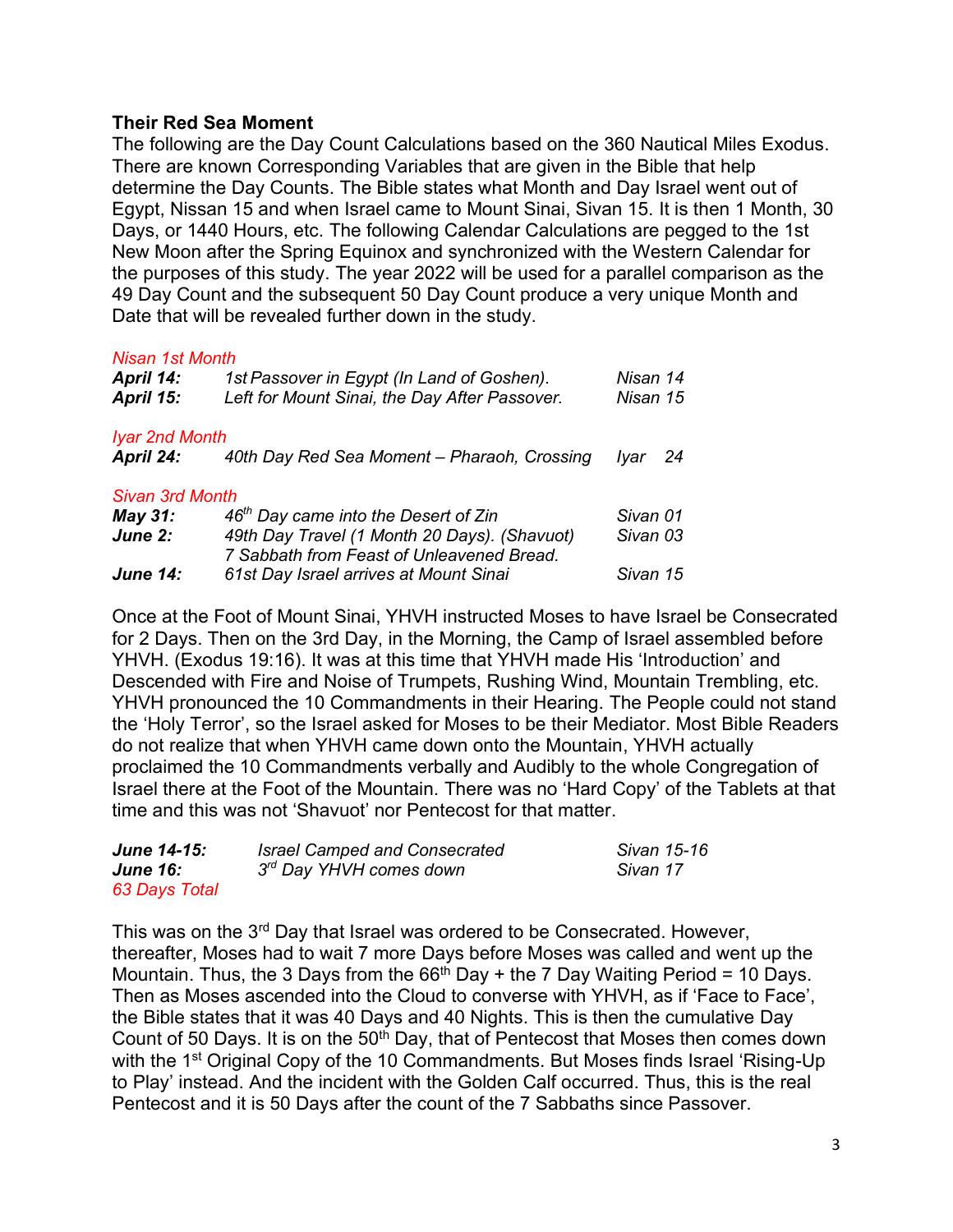#### **Possible Calculations**

This is the 'Proof' that Pentecost is when Moses came down and as a result of the 'Rebellion' that Day, 3000 People lost their lives. Exodus 24. Now, it should be stated, that for the purposes of this study and the Day Counts, this interpretation is adhered to. One can be incorrect, but the Assertion is that the 10 Days and the 40 Days are all inclusive of the 50 Day Count. The 40 Days are counted the Day Israel arrived at the Sinai for the Equation to work-out. And thus, to suggest what Year, Month and Day the Rapture and the End of the 'Pentecostal Intermission' or Church Age is to take place.

Thus the 3-Day Consecration and the 7-Day Wait had Moses then going into the Cloud and thereafter up the Mountain to get the 'Hard Copy' of the 10 Commandments (Exodus 24:17). For 40 Days, Moses stayed atop the Mountain to receive many Rules and the Tablets (Exodus 24:19). If one then adds the initial 3 Days, then the 7 Day and the 40 Days, from the 49<sup>th</sup> Day, it will result in being 50 Days Total and a 99 Day Count since the April 15 Feast of Unleavened Bread Date. So, the End Date? **July 23rd** (**723**).

## **Exodus 19 Account Timeline**

|  |  |  |  |  |  | Or 60th Day from when Israel arrived at Foot of Mount Sinai. |  |  |  |  |  |
|--|--|--|--|--|--|--------------------------------------------------------------|--|--|--|--|--|
|--|--|--|--|--|--|--------------------------------------------------------------|--|--|--|--|--|

| $+$ 03 Days | $\sim$ . The same state $\sim$ , and the same state $\sim$ , where $\sim$ , and $\sim$ , and $\sim$ , and $\sim$ , and $\sim$<br>= June 16 YHVH comes down | Sivan 17  |
|-------------|------------------------------------------------------------------------------------------------------------------------------------------------------------|-----------|
| + 07 Days   | = June 17 Moses Waiting                                                                                                                                    | Sivan 18  |
| $+40$ Days  | = June 23 (723)                                                                                                                                            | Tammuz 24 |
|             |                                                                                                                                                            |           |

*100 Days Total* 

*\*July 23: = (723) 'When Pentecost had Fully Come'*

*\*NOTE: Modern Count: April 15, 2022 + (49 Days + 50 Days) or 99 Days = July 23, 2022. Excluding End Date.*

Thus, based on this 99 Day Count, one is presenting the Evidence that indeed, Shavuot, being only the 7 Sabbath Count of 49 Days was not, and is not Pentecost. These Day Count Calculations puts Pentecost in the 4th Month, Tammuz and after the Summer Solstice. Thus, Pentecost, was and is a Summer Harvest Feast, not a Spring one. And that one is excited to see if in fact in 2022, where the Calendars do appear to match, and given that 2022 is the 7th Year of the present Sabbath Cycle, is when the Spirit that came down on that Pentecost of Acts 2, Sinai 2.0 will be the Time for Jesus to Retrieve the Bride of Christ. When? On the 99th Day like in Sinai 1.0.

It would be on July 23 (723), if said Day Counts are in fact Valid and True. One cannot, however, emphatically say that the Rapture will occur in the 2022 Year, Month and Date. But that, if at least it will be an extremely High Watch Time to consider, nothing more. Again, one is assuming that for 2022, the Western and Rabbinical Calendar are synchronized, and it would have been the same for when the Exodus 1.0 occurred. All this is an Assumption, otherwise the Day Counts may not be Accurate, nor Reliable. Note also that the Traditional Rabbinical Celebration of what is called Shavuot or the 7 Weeks or Sabbaths was not told to be celebrated by YHVH to Moses. Why not?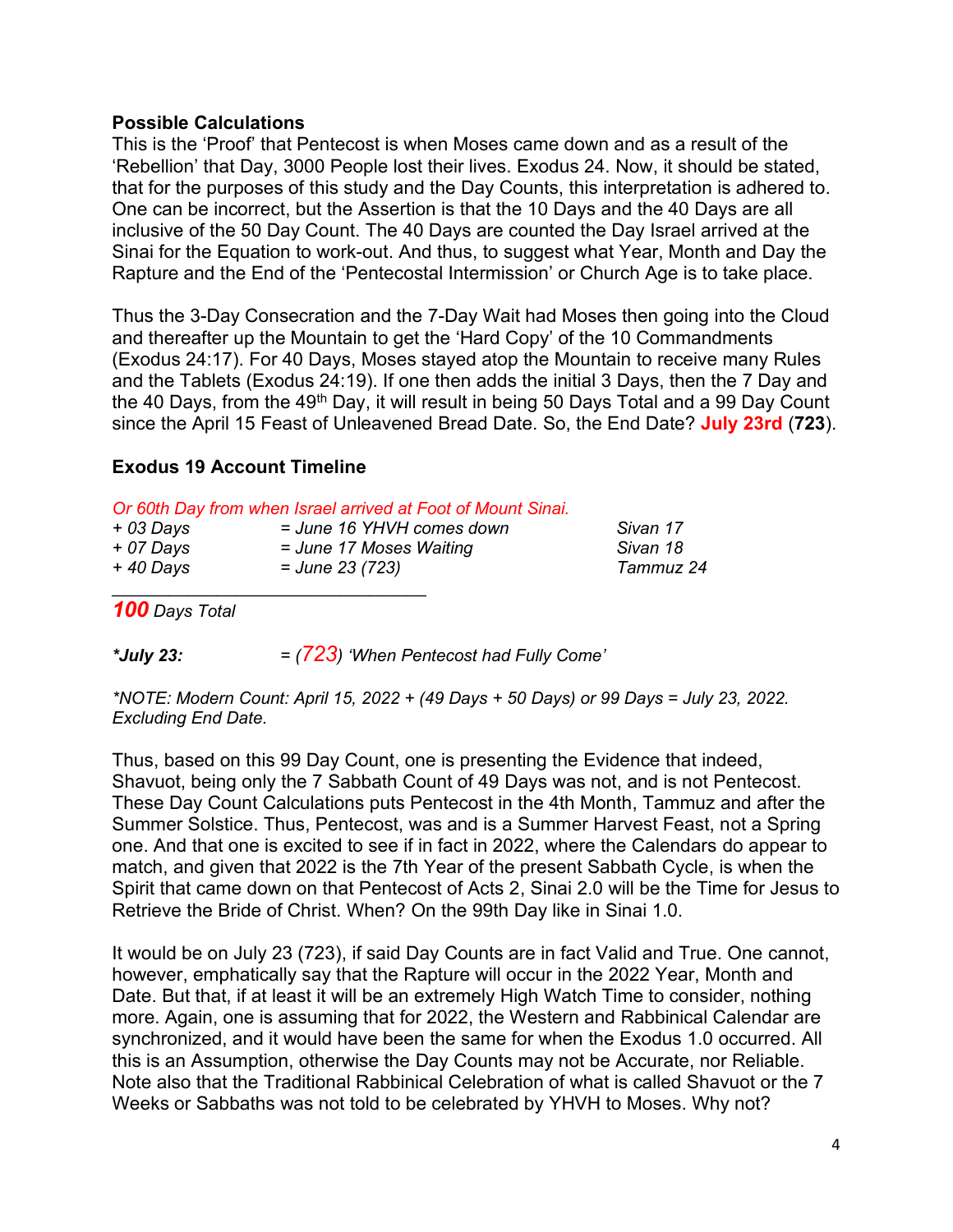#### **Delineation of 2 Counts**

Shavuot was not given yet as an Observance as Israel was in Transit from Egypt to Mount Sinai in Arabia. And it is stated in the Bible that Mount Sinai is in Arabia, as disclose by the Apostle Paul. He and Elijah went there, so they ought to know. And, what happened at this 99<sup>th</sup> Day Count? Rebellion. This is where this part of the study seeks to make the direct correlation, that the Jews presume that the Pentecost occurred on the 49<sup>th</sup> Day and not the 99<sup>th</sup> Day. Moses came down with the Tablets on this Day.

As to one's Rationale? One is of the belief, that given this 99 Day Count Timeline, the Pentecost of Acts 2 is a direct 'Mirror' of Redemption of the Prophetic Symmetry in that the Later Descent of the Spirit gives Life while the Law that Descended at Sinai brought Death. The Golden Calf Event also occurred on the 99th Day. Consider that the Introductory Verse. It has probably the clearest delineation of how the Feast of Weeks is not the Feast of In-Gathering. They are clearly marked as pertaining to a different Time and Day. The Key is the section of the verse that states, 'At the Turn of the Year'. This is after the Summer Solstice as that is when the Year 'turns' Astronomically.

#### *'And you are to Celebrate the Feast of Weeks [Shavuot] with the First-Fruits of the Wheat Harvest, and the Feast of Ingathering [Pentecost] at the Turn of the Year [After Mid-Summer]'. -Exodus 34:22*

The First Fruits of the Wheat Harvest (Shavuot) occurs before the Summer Solstice. But the Rabbinical Jews have placed this Feast of Weeks as being Shavuot to occur always on the 6th Day of the 3rd Month of Sivan. This is incorrect as it is only an 'Anniversary' Celebration. But this is in contrast to the Feast of In-Gatherings that occurs after the 'Turn of the Year'. This is the Mid-Point of the Year, which is always around the 2nd of July, the 183rd day. And based on one's Timeline Calculations, it is the 49th Day or the end of the 7 Sabbaths that is counted. The issue? The Rabbinical Jews just stopped at this 1st Half of the Commandment of YHVH and not observe the Feast of In-Gathering.

In fact, all through the Summer, the Jews were given 3 Feasts. They dealt with the Wheat, Oil and the Wine. So, Scripturally, what the Westerners call Pentecost could not be Shavuot, occurring on the 49th Day. But that Pentecost had to occur after the 'Turning of the Year', beyond the Summer Solstice to suggest a Summer Harvest time, like in mid-July. 'When Pentecost had Fully Come', thus had to be beyond this Time Marker and sometime in July. And why these Day Counts with their details and delineation are important, is that it does make for a more accurate accounting of what YHVH is asking and expecting of His Earthly and Spiritual People.

Then, such Calculation and Timelines can give a more accurate rendering of when perhaps the Resurrection-Rapture event is to take place. All this, is based on one's interpretation of how the Sinai 2.0 Pentecost of the Book of Acts is the Redemptive Complement of that 99th Day at Sinai 1.0. But one is convinced that the Sinai 2.0 of Acts is the Reversal of Sinai 1.0. It redeemed those 3000 that perished at the 99th Day. In either case, it was and is about a Marriage Covenant and a Bride, a Wife, etc. In the case of Sinai 1.0, with Moses, it was a Company of Israel that became the Bride for the Father. It was comprised of an Earthy Body, Israel.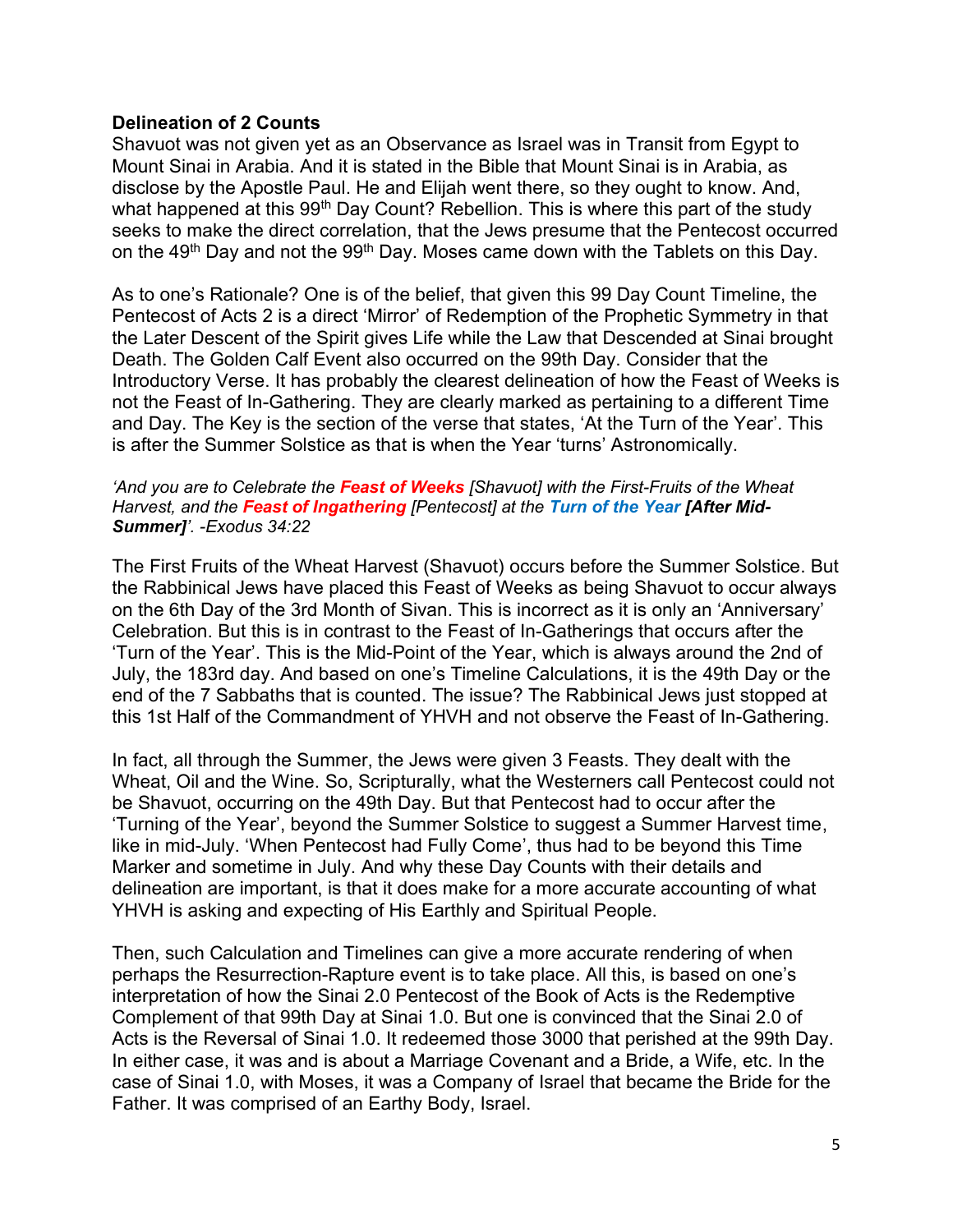#### **Spiritual Bride is Ready**

Israel was and is as the First Fruits of the Wheat Harvest, the Former Rain, the 'Beginning', etc. Then with Sinai 2.0, the Company became a Spiritual Body, mostly made-up of a Gentile Bride. She represents, Prophetically the Latter In-Gathering of the Wheat Harvest, the Latter Rain, the 'End' as from the 'Beginning', etc. Nonetheless, one is excited to present this study as the Day Count exactly correlates to the Dream or Vision one had back in the Summer of 2020 about a Hand swiping a Brush across a Canvas that showed the Number 723. It had to happen twice to get one's attention to possible consider its meaning and significance. Upon further study of the Calendar Year 2022, it was noted that it happens to be in sync with the Rabbinical one. And it is the 7<sup>th</sup> Year also of the present 7-Year Sabbath Cycle.

And for 2022, the 99th Day, based on the Exodus Timeline Calculations is **July 23** (723). It is interesting to consider is how the Day Count adds-up from when Israel was ordered to Depart from Egypt. To reiterate, it was the Day after the Passover, being Nisan 15. Then one superimposed the Double Count of the initial 7 Sabbaths or 49- Days plus a subsequent 50-Day Count. The resulting Date is **July 23**, or the 723 Number seen in the Dream/Vision one had in 2020. If anything, one can have confidence when the start of the Day Count is, consisting of the 1st 49 Days. It starts on the 15th of Nisan, being the 1st Day of Unleavened Bread, based on Exodus 12:17.

*'So you shall observe the Feast of Unleavened Bread, for on this same day I will have brought your armies out of the land of Egypt.' -Exodus 12:17*

*'You shall also count for yourselves from the Day after the Sabbath (High Day meaning the Passover) that you bring the Wave Sheaf [Nisan 16], 7 Sabbaths. They must be complete. Then after the 7 Sabbath, you shall Count 50 Days, when you shall present a New Offering to the LORD.' -Leviticus 23:15-16*

To also reiterate, the People audibly heard YHVH proclaim the 10 Commandments on the 3<sup>rd</sup> Day after arriving at Mount Sinai. The 10 Laws were not yet written down on the Tablets. Thereafter Moses was instructed to wait 7 Days before being called up to the Mountain in the Cloud. It was from that time forward that the all-inclusive 40 Days were then accounted for. Given this Variable, the time that Moses came down with the Tablets would then correspond to July 23 (723), being the 99th Day. This Sinai Pentecost Countdown 'Template' is not conventional as the understanding of how to determine Pentecost is not subject to being 50 Days after the 1st 7 Sabbath Count.

So, one is purporting to suggest that when Moses came down with the Tablets and the Golden Calf event was Pentecost. It was the same Month and Day where in the Book of Acts Pentecost, had 'Fully Come' on the 50th Day, after the 7 Sabbath Count. It was a Restitution, as 3000 People got Saved. Acts 2 suggests a Sinai 2.0 in how the Temple of YHVH, there in Jerusalem, on the Temple Mount served as a type of Mount Sinai. The Disciples of Jesus, by that time being embolden by the Resurrection of Jesus, now were freely meeting daily at the Temple Courts. How consider that when the Holy Spirit came down that Day, it echoed what occurred when YHVH did Descend with Fire, Sounds of Ram Horns, Trimers, and Rushing Wind on Mount Sinai.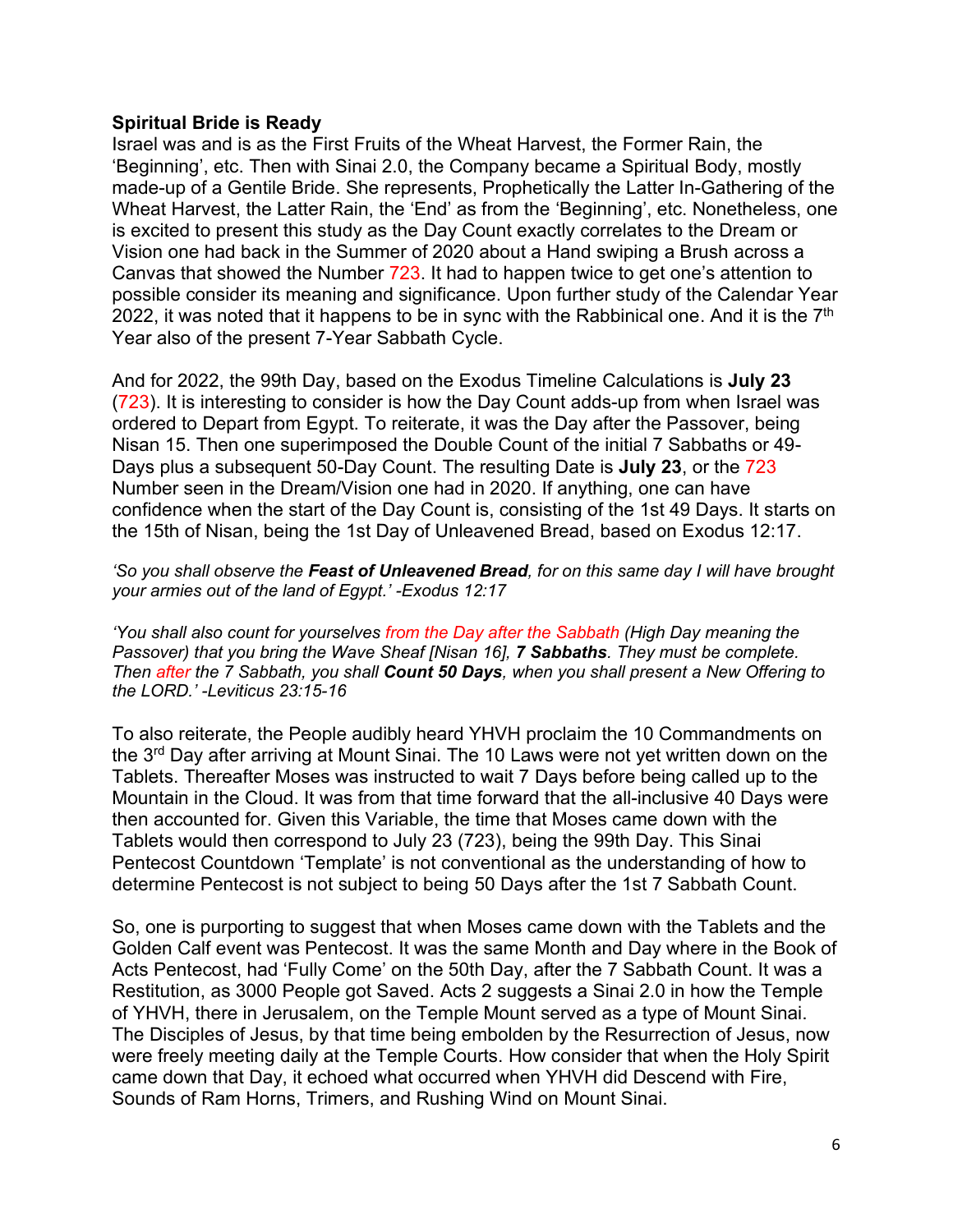#### **End of Pentecost**

In the account of when and where the Disciples met, the New Testament is very clear to distinguish that they 'Meet at the House but Broke Bread in their Homes'. The 'House' that is referred here is the House of YHVH or the Temple, on the Temple Mount, not the Upper Room. That area of condensed Homes would not have been able to accommodate the 1000's there in Jerusalem, that had come from all the Nations for the Feast. What is different is that the Sinai 1.0 Pentecost with Israel had to do with the 'Unfaithful Wife of YHVH'. The following is a comparison of the 2 respective Pentecosts.

| Sinai 1.0                                 | Sinai 2.0                                       |
|-------------------------------------------|-------------------------------------------------|
| Covenant made with Israel.                | Covenant made with People of All Nations.       |
| Israel became 'Wife' of Father.           | People of All Nations became 'Wife' of the Son. |
| <b>Israel related to Earthly People</b>   | Body of Christ related to a Heavenly People.    |
| <b>Father constructed Earthly Temple.</b> | Son constructing Spiritual Temple.              |
| Law Kills.                                | Spirit gives Life.                              |
| Tablets written in Stone.                 | Tablets written in Heart.                       |
| <b>Fire Descended.</b>                    | Tongues of Fire Descended.                      |
| Sounds of Trumpets.                       | Sounds of Trumpets.                             |
| 70 Elders.                                | 70 Nations.                                     |
| Gathered unto YHVH's House.               | Gathered unto House of LORD (Temple Mount).     |
| Spirit Rested upon Certain Men.           | Spirit Rested/Sealed All Believers.             |
| 3000 Souls Perished.                      | 3000 Souls Redeemed.                            |

What is different in this Comparison is that since the Pentecost of Sinai 2.0, that occurred in 32 AD, GOD the Holy Spirit has not only descended upon a 'Mountain', Moriah, which means 'To Teach', but upon those Followers of Jesus. They were fused, or 'Sealed' and become 'One' with Jesus, as is a Wife to a Husband. And in which case, as a Bride claimed and Wife to be, will be retrieved for her Wedding, 1 Day. This Sinai 2.0 Pentecost of Acts 2 began but is not finished. It is presently on-going still, but about to conclude as the Bride of Christ has just about 'Made Herself ready.'

What pertained to the Pentecost of Sinai 1.0, had and has had to do with the Unfaithful Wife of the Father. The point is that YHVH has to still deal with the Unfaithfulness and Unbelief of Israel, thus the 7-Year Tribulation Period. It will only take the 'Refinement' as through the Fire, to Purge and Purify the Rebellious Constitution of the Jewish Nation. Thus, if 2022 is of any significance and is synchronized to the Last Year before the 70th Week of Years commences, then the timeframe from July 23 (723) onward will be a High Watch Time. Thus, the Year 2022 timeline was used and superimposed for a comparison with the Exodus timeline and Day Count, from Nisan 15 to Sivan 15.

So, how is all this an attempt to ascertain when will the Timing of the Rapture and the End of the Church Age occur? In part, it is based on the 1 Year = 1000 Year Prophetic Template. The present Dispensation is on the cusp of terminating, perhaps in 2022, if the Sinai Pentecost Countdown will turn out to be True. And again, this study is based on the Theory that Leviticus mandates a Double Count of not only 7 Sabbaths or 49 Days, but thereafter a Count of 50 additional Days. The Exodus proves that the Israelites could not have observed Shavuot as they were in the Sinai Trek. But the timeline shows that if one does add 49 Days + 50 Days, the result will be **July 23** (723).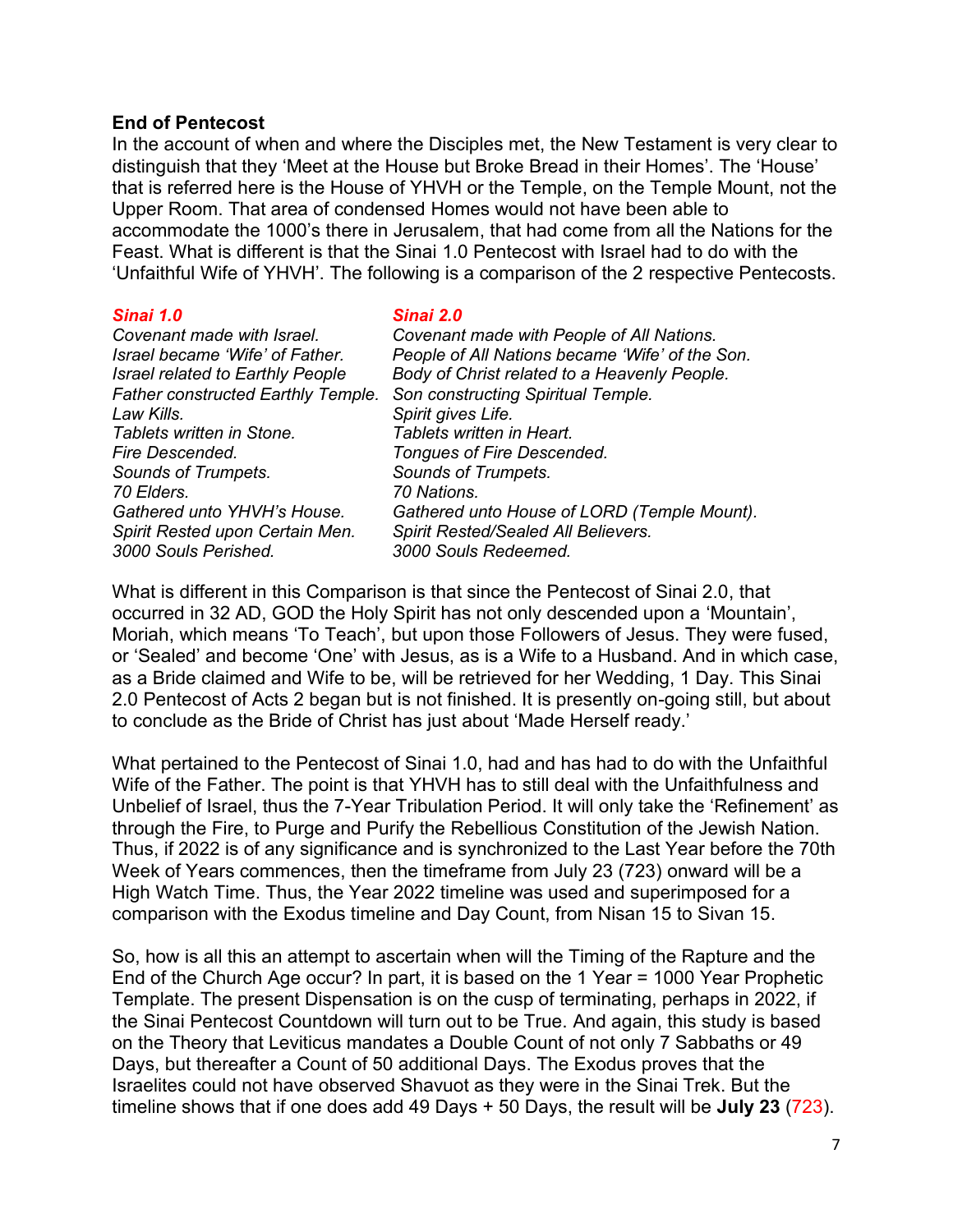It has been calculated that if the Flood of Noah occurred in 1656 BC, and then one adds the Year Abraham was born in 1948 BC, and then one add 70 Years, as that is what the Seder Olam states, that YHVH made the Unconditional Covenant of the Animal Division, and then if one adds the 430 Years Israel where to be Slaves in Egypt, then the Exodus can be pinpointed to the Year 2448 after Adam. The Bible states that the 'Army' of the Israelites left after 430 Years, to the Day. It was the day after the 1st Passover, Nisan 15 then that the Israelites started for Mount Sinai. The Bible states that they arrived at the Foot of Mount Sinai on the 15th of Sivan.

It is from there that it took a total of 40 Days thereafter for Moses to then return with the 'Hard Copy' of the 10 Commandments. However, this Day was the 50th and the cause for the Golden Calf event also. This suggests that this Day was Pentecost, the 50 Days counted after the 7 Sabbaths from the Feast of Unleavened Bread. Thus, the Rabbinical Tradition that the Israelites arrived on Sivan 1 and then the Law was given on the 6th of Sivan and that it is the Day of Pentecost or Shavuot is not correct.

Presently, the Prophetic Feast that is still playing-out is the Age of Pentecost or that of the Church Age. It is an 'Intermission' and about to conclude so as to have YHVH then deal with the 'Golden Calf' Idol that Israel will again seek to bow-down to and worship during the Tribulation Period. Thus, one strongly suggests that the 99<sup>th</sup> Day Count from the Feast of Unleavened Bread is the true Day correlating to the Pentecosts of Sinai and the Book of Acts 2, 'When it had Fully Come' and the Rapture Timing, perhaps.

# **Main Sources**

Bible.ca Hope-of-Israel.org Wikipedia.com

 $\mathcal{L}_\text{max}$  , where  $\mathcal{L}_\text{max}$  , we have the set of the set of the set of the set of the set of the set of the set of the set of the set of the set of the set of the set of the set of the set of the set of the set of

Articles related to Pentecost, the Rapture and Sabbath Cycles

## **#596 Year of the Rapture: 2022?**

<https://www.postscripts.org/ps-news-596.html>

**#517: 723 VISION OF THE RAPTURE DATE?**

<https://www.postscripts.org/ps-news-517.html>

## **#352: Double Count. What is this?**

<https://www.postscripts.org/ps-news-352.html>

## **#232: The correct 99-Day Count?**

<https://www.postscripts.org/ps-news-232.html>

## **#591: DAY OF VISITATION**

<https://www.postscripts.org/ps-news-591.html>